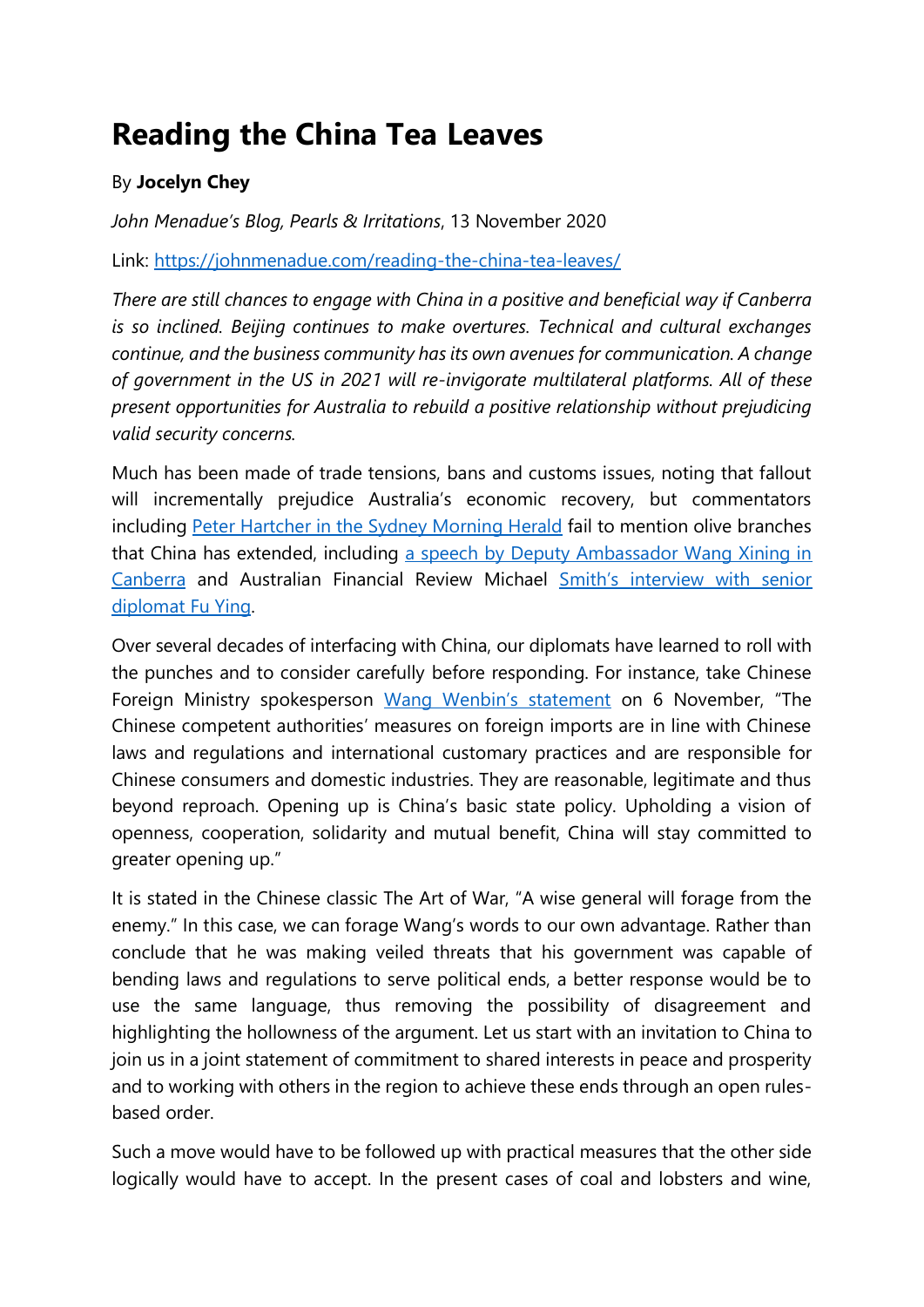blanket bans by China could never be considered "legitimate and beyond reproach" (Wang's words). Let us appeal to what he refers to as "international customary practices." Australia strongly encouraged China to join the WTO nearly ten years ago. Although not without its faults, we can still take these cases there. We can also deepen collaboration on the Regional Comprehensive Economic Partnership (RCEP) and engage with each other in the context of the G20.

There will be more opportunities for multilateral cooperation under the incoming US administration. Joe Biden has already signalled a return to the Paris Accord and the World Health Organisation. Existential threats such as pandemics and climate change demand international solutions. Australia can invite China to join in dialogue and action to find regional and global solutions. APEC also provides an international environment for mutually beneficial collaboration on issues such as cyber security.

The Australian's China correspondent Will Glasgow noted on 9 November that members of the Australia China Business Council were ready to help the government find "a circuit breaker for the current impasse." "Our connections and networks have been built at individual and institutional levels over many decades, and carry weight and influence, but have not been properly leveraged to date."

Australian universities also have their connections and networks. Exchanges of scientists, academics and students have been built over more than four decades. Joint Research Centres with funding from government and private sources offer grants for collaborative research projects, the last round being advertised in September. A recent study by the Australia China Relations Institute noted that around one sixth of all Australian scientific publications involve a Chinese collaborator and these connections are growing while connections with the US, UK and other countries are diminishing.

One measure of mutually advantageous university connections with China are the alumni networks of students who have spent time in either country. There are now an estimated 26 thousand Australian alumni scattered across China. [Their website](http://www.austchinaalumni.org.cn/) notes several events scheduled for later this month in Adelaide, Guangzhou and Beijing. Although Covid-19 has prevented new students coming here for study, universities continue to offer courses online and report continuing interest from Chinese students in returning to local campuses in 2021.

Cultural connections helped to break the ice of the Cold War in the form of "ping pong diplomacy." Cultural connections with China remain valid and strong. The official Chinese Writers Association recently proposed a virtual dialogue between Chinese and Australian writers. This is highly significant. Such a proposal would have to be approved at a senior level in Beijing. The Writers In Dialogue event will go ahead early next month, hosted by Western Sydney University through the Australia China Institute for Arts and Culture, and with support from the Australia Council.